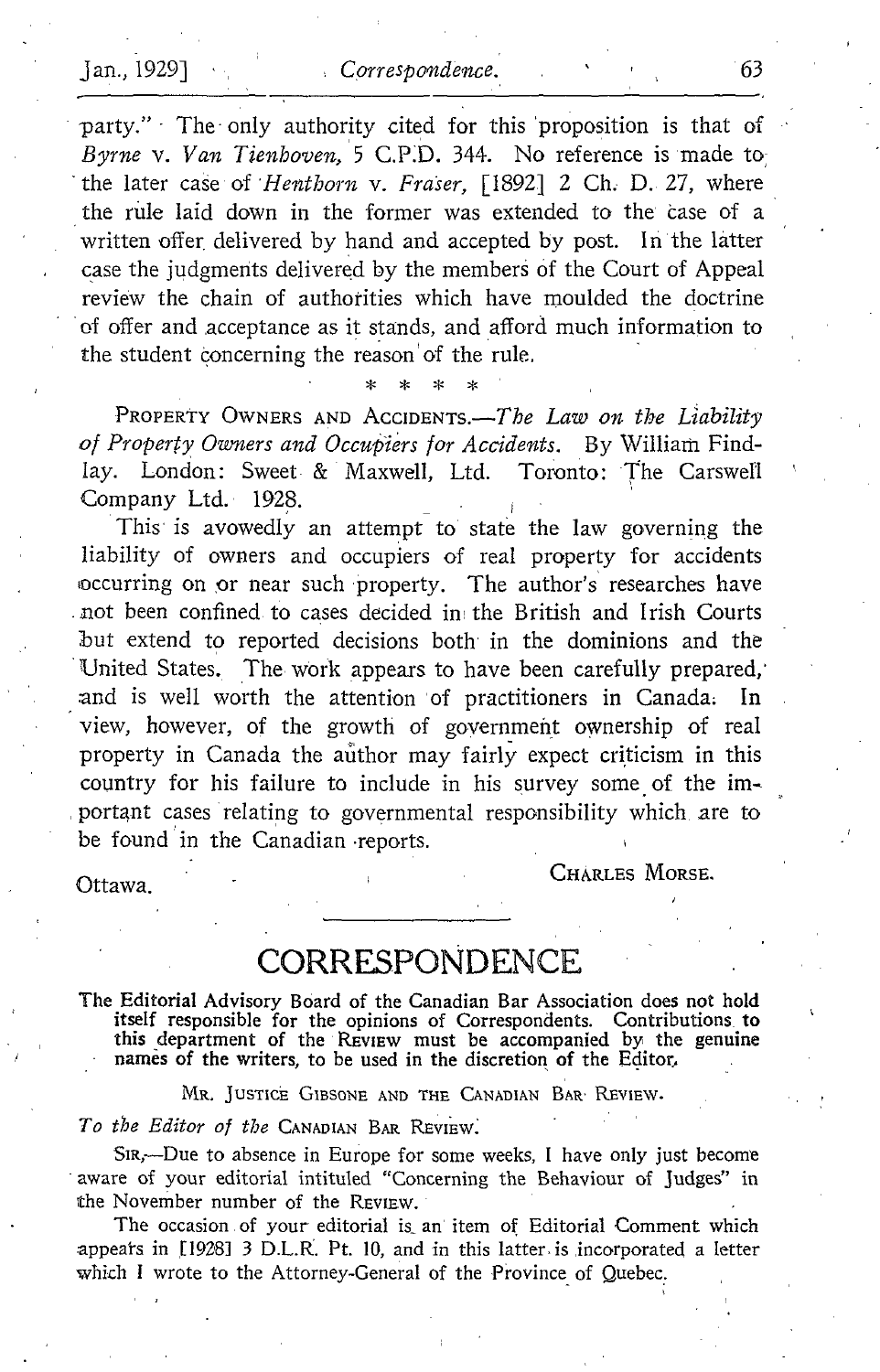You do not, either in your editorial or elsewhere in the REVIEW, reproduce my letter, but, in dealing with the matter you follow what <sup>I</sup> suppose must, be a method of your own, namely : after some generalities which you use portentously and which in the sequel prove to be irrelevant, you represent to your readers, in a disfiguratingly insufficient way, what the purport of my letter is, you suggest that in writing the letter <sup>I</sup> was actuated by motives which you indicate: ill temper, personal antagonism, etc., then you hold me up to criticism for having entertained the motives which you have thus ascribed to me. But when you come actually to deal with the letter itself, you expressly decline to comment upon the legal questions which the letter raises, your criticisms shrink to concern one single short paragraph. This paragraph you remove from its context and reproduce in your editorial, and you italicize some of the words of the paragraph, namely words which, you declare convict me of `a very improper imputation upon' certain persons whom you indicate . As to the rest of my letter you evidently have no criticism to offer, for you admit that, for me to have written it, was 'undoubtedly within his [my] rights', that is to say provided my 'action' [in writing it] 'is to be viewed as moved by no other impulse than a desire to conserve the integrity of Quebec law'.

Your criticisms are thus with respect to these two matters only: the excerpted paragraph, and that <sup>I</sup> was swayed by improper motives in writing a letter which without those motives it was 'undoubtedly within' my 'rights' tc have written.

<sup>I</sup> will not complain of your methods of criticism, probably no word <sup>1</sup> could utter would induce you to amend them; but <sup>I</sup> say at once that what is reproduced in the Dominion Law Reports (l.c.) is exactly a letter addressed by me to the Attorney-General of this Province. I have nothing to add to it; if <sup>I</sup> had, it would be by a letter addressed to the same authority. The letter is there,--to be read by any who will; but it must be read as a whole, and it must be understood as it is expressed. The occasion which gave rise to it, its purport, and its purpose, appear from the letter itself. <sup>I</sup> am quite satisfied to leave it to the judgment of my professional brethren, whether on the Bench or at the Bar, more particularly to the judgment of those who are familiar with the difficulties which beset the administration of the criminal law.

<sup>I</sup> believe that the propositions of law adverted to in my letter are sustained and sound <sup>I</sup> believe that the opinions there expressed are those of the profession in this Province; I feel equally sure that the profession in this Province, certainly including myself, would study with much interest and deference any reasoned and informative refutation of those propositions which might appear say in the pages of the REVIEW, or elsewhere. But the same interest and deference could not attach, and conviction could not be induced by some bald statement, made in the form absolute, one which did not in itself give indication of <sup>a</sup> knowledge of the history, the growth, the present basis of the branch of law under consideration and which gave no heed to operative current legislation.

My letter is, so <sup>I</sup> would wish, <sup>a</sup> clear, definite, impersonal exposition of <sup>a</sup> legal situation, and <sup>I</sup> would wish that in its form and in the substance it contained, it was found useful to the responsible Minister of the Crown to whom+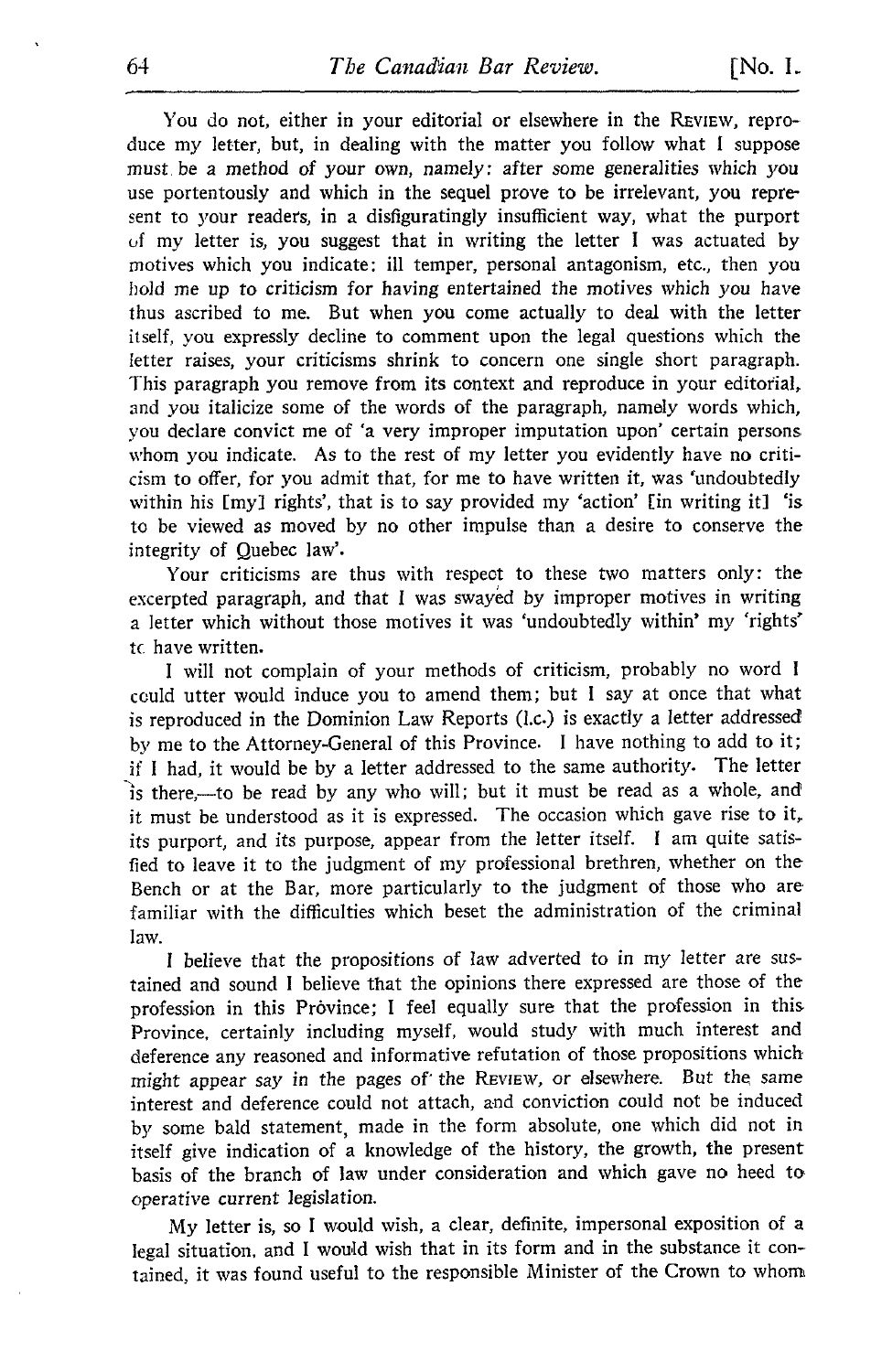it was addressed. In the circumstances shown <sup>I</sup> was the individual most closely acquainted with the situation newly created, and my report to the Attorney-General is to be viewed not as the exercise of a right but as the fulfilment of a duty. He;had, I had not, capacity to take action toward reform.

<sup>I</sup> answer your criticisms :

Respecting the excerpted paragraph,  $\dot{I}$  say that, when read in its context, its meaning can be nothing other than this: that though certain incidents occurring, in a criminal prosecution which <sup>I</sup> was discussing (illegality in the proceedings, prejudice to the accused and new trial ordered) were the occasion . for my letter yet those incidents in themselves were of no general interest, and they called for no comment; that what did call for comment was the rule of law, declared to be applicable to those incidents. In my account to the Attorney-General <sup>I</sup> stated in effect that the language of their spokesman made it indubitably plain that those who had dealt with these incidents were quite unaware that they were opening sluices which had never been opened before (certainly not in respect to Quebec), and that they were committing both themselves and -all under their control in this province to whatever in' future would flow through so long as these sluiceways were left open. The accuracy of the statement I- made cannot be impugned. Thus what you stigmatize as an `improper imputation' is not an imputation, but it is a statement of fact and the fact is true.

To .refute your charges of personal antagonism, ill temper etc., it is suffi= cient, I think, to refer to the letter itself. I add that the contents of my next paragraph throw further light upon the matter.

What may be your personal ethics of criticism is not a matter in which <sup>I</sup> take concern, but I may invite the members of the Canadian Bar Association to note the following:

In-your editorial you state the source of your-information to have been an article in the Dominion Law Reports (I.c.). That article informed you:

1. that the letter had been written;

2. that it was I who had written it;

3, that Chief Justice, Sir François Lemieux, had written to the (Premier and) Attorney-General of the Province, Hon. L. A. Taschereau, K.C., 'fully subscribing to the sentiments expressed by Gibsone, J., and further suggesting <sup>a</sup> reference of the problem to the Minister of Justice';

4. that the Attorney-General, Mr. Taschereau, had replied to my letter promising his fullest attention and an immediate reference to the Minister of Justice.' . Your editorial omitted mention of these last two items of information! Thus when you were using with pointed reference to me the expresions: 'behaviour of judges', 'dum bene se gesserit', 'ventilate disputes', 'personal antagonisms', 'exhibitions of ill temper', infringements of `elementary canons of judicial etiquette', 'discords between judges and between the courts in which they sit', when you were thus trying to convey to your readers that those expressions, were descriptive of my conduct in writing the letter, and indicative of the measure of its contents, you deliberately omitted to tell your readers the extent to which these two high officers of state had associated themselves with that letter. Their association with the letter were circumstances certainly relevant to the question as to whether your charges against

 $5-0.8.$ R $-$ VOL. VII.